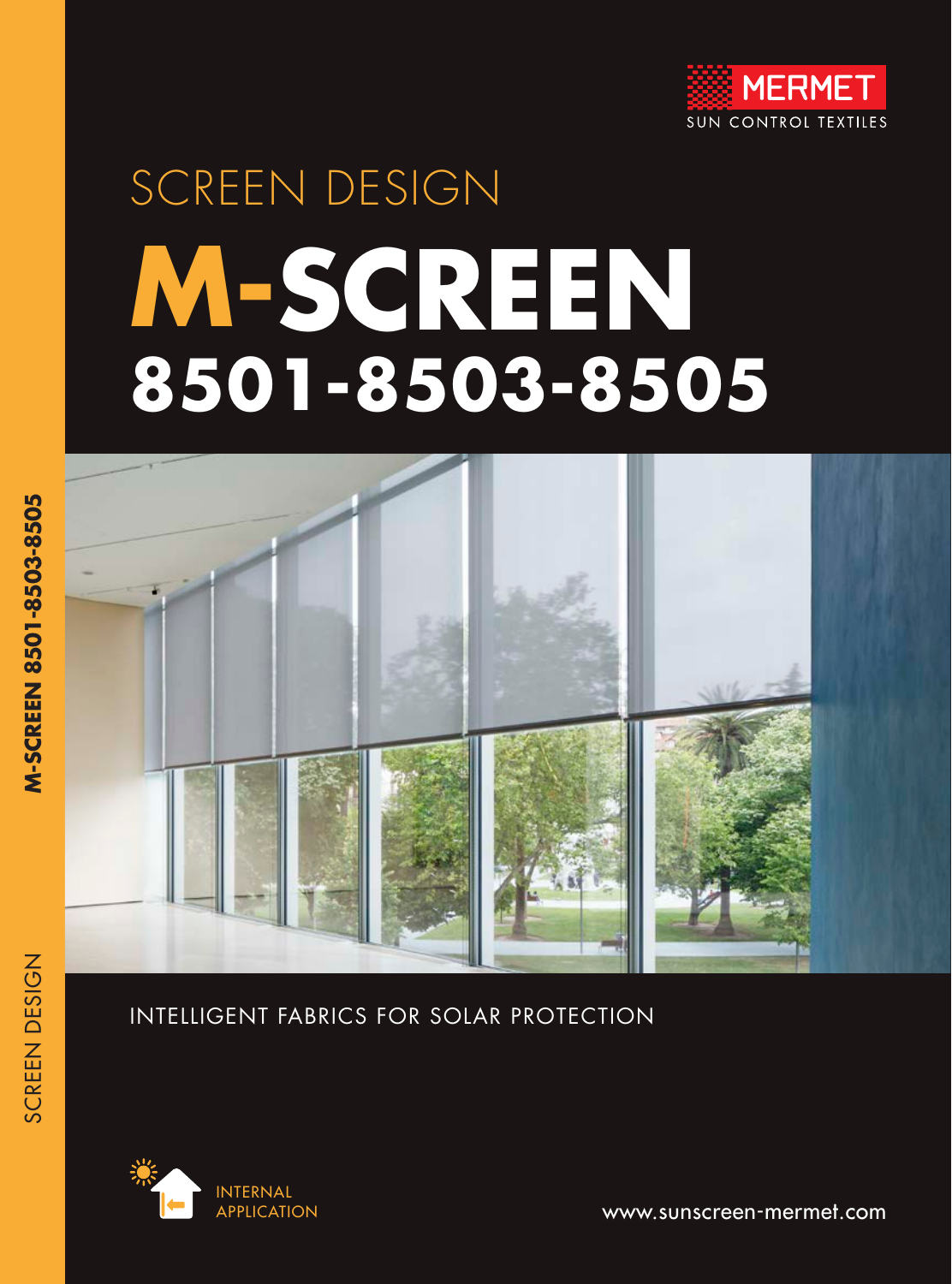# **M-SCREEN 8501-8503-8505**

### THERMAL AND VISUAL COMFORT WITH CONSISTENT DESIGN AESTHETIC FOR INTERIOR SPACES

**22**  TRENDY COLOURS

**320** CM LARGE-SIZED WINDOWS

OFFERING A SEAMLESS DESIGN  **3 OPENNESS FACTORS 1%, 3% and 5% to optimize solar** protection according the orientation of building

**EXCELLENT GLARE CONTROL (M-Screen 8501): UP TO 100% OF LIGHT RAYS FILTERED** (Tv =  $0\%$ ), comfort classification 3 (good effect) according to EN 14501 standard

**NITERNAL THERMAL COMFORT:** up to 87% of solar energy rejected (gtot =  $0.13 /$  glazing g =  $0.32$  and U =  $1.1$  W/m<sup>2</sup>K)

**n** Optimal TRANSPARENCY and incoming of NATURAL LIGHT to improve the energy efficiency of buildings

■ Economical: 3 WIDTHS SIZES (200, 250, and 320 CM) to reduce waste in manufacturing fabric panels

**DIMENSIONAL STABILITY, DURABILITY** (test of 10.000 cycles, class 3 NF EN 13120), MECHANICAL RESISTANCE: perfect flatness even in large dimensions

■ Health & Safety: conforms to standard requirements for buildings open to the public



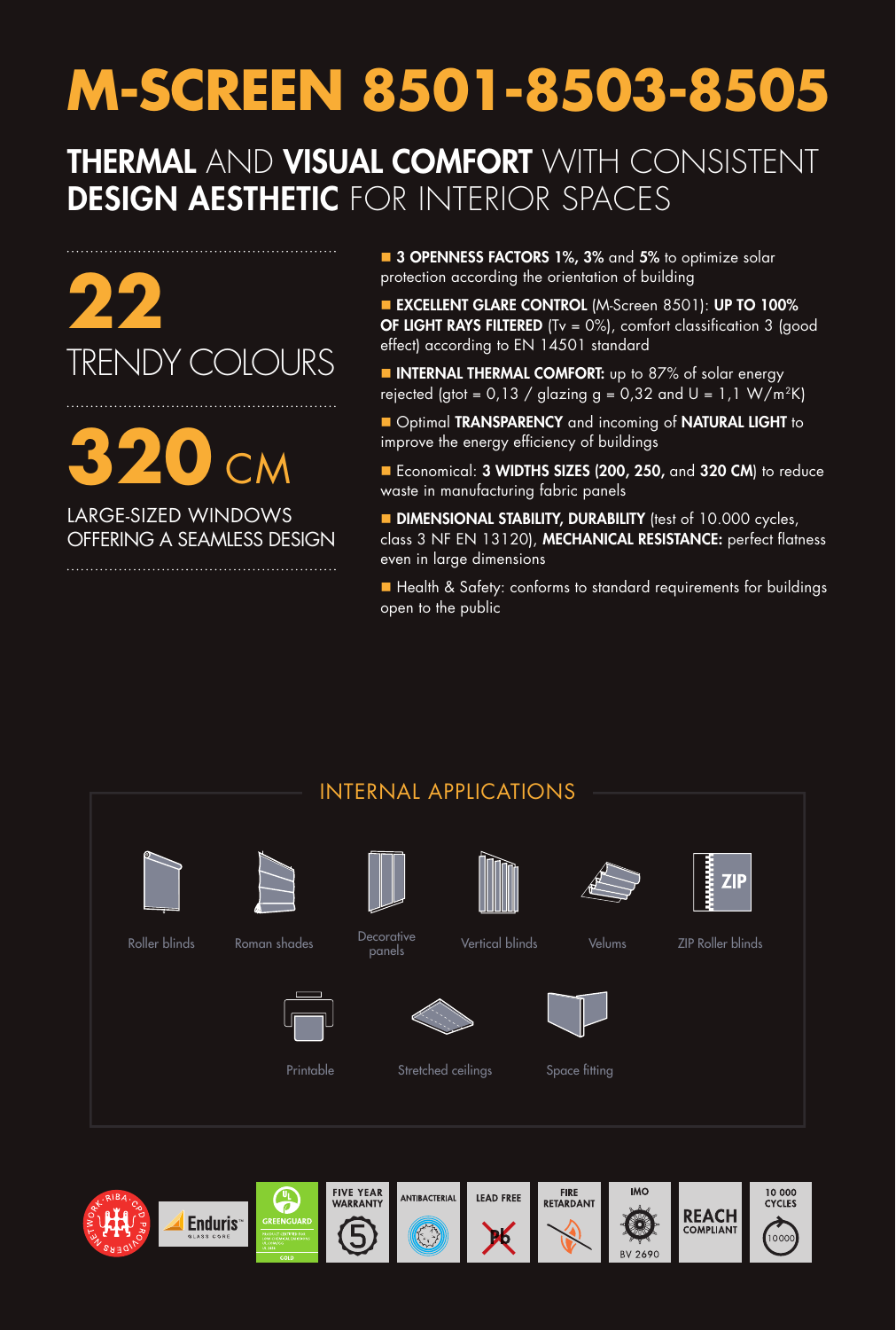gv = 0,59: Solar factor of standard glazing (C), lowemission 4/16/4 double glazing filled with Argon (U value thermal transmittance  $= 1.2 W/m<sup>2</sup>K$ ).

| <b>M-SCREEN 8501</b><br>$\cdot$ OF 1%<br><b>M-SCREEN 8503</b><br><b>OF 3%</b><br><b>M-SCREEN 8505</b><br>OF $5%$ | <b>Thermal</b><br>factors |                          |                          |                 |      |                 |           |      |      |                                        |                |                                      | <b>Optical factors</b>               |                                       |                                      |                        |                   |                 |
|------------------------------------------------------------------------------------------------------------------|---------------------------|--------------------------|--------------------------|-----------------|------|-----------------|-----------|------|------|----------------------------------------|----------------|--------------------------------------|--------------------------------------|---------------------------------------|--------------------------------------|------------------------|-------------------|-----------------|
|                                                                                                                  | Fabric                    |                          |                          |                 |      |                 |           |      |      | Fabric + Glazing / gtot internal blind |                |                                      |                                      |                                       | Tv                                   |                        |                   |                 |
| <b>Colours</b>                                                                                                   | $\mathsf{Ts}$             |                          |                          | <b>Rs</b>       |      |                 | <b>As</b> |      |      | $C: gy = 0.59$                         |                |                                      | $D : gv = 0,32$                      |                                       |                                      |                        |                   |                 |
|                                                                                                                  | 8501                      | 8503                     | 8505                     | 8501            | 8503 | 8505            | 8501      | 8503 | 8505 | 8501                                   | 8503           | 8505                                 | 8501                                 | 8503                                  | 8505                                 | 8501                   | 8503              | 8505            |
| 0221 White Lotus                                                                                                 | 18                        | 22                       | 24                       | 66              | 61   | 60              | 16        | 17   | 16   | $0,30$ <sup><math>\odot</math></sup>   | $0.33$ $\odot$ | $0,34$ <sup><math>\odot</math></sup> | $0,14$ $\Theta$                      | $0,16$ $\odot$                        | $0.17$ <sup><math>\odot</math></sup> | 17                     | 20 <sub>2</sub>   | 23              |
| 0202 White                                                                                                       | 18                        | 20                       | 21                       | 70              | 69   | 67              | 12        | 11   | 12   | $0,28$ $\bullet$                       | $0,29$ $\odot$ | $0,31$ <b><math>\odot</math></b>     | $0.13$ $\Theta$                      | $0,13$ $\bullet$                      | $0.14$ $\odot$                       | 17                     | 19 <sup>°</sup>   | 21              |
| 0220 White Linen                                                                                                 | 16                        | 20                       | 22                       | 65              | 60   | 60              | 19        | 20   | 18   | $0,30$ $\odot$                         | $0,34$ $\odot$ | $0,33$ $\bullet$                     | $0,14$ $\odot$                       | $0,17$ $\odot$                        | $0,18$ $\odot$                       | 14                     | 17                | 20              |
| 0721 Pearl Lotus                                                                                                 | 12                        | 17                       | 19                       | 42              | 41   | 39              | 46        | 42   | 42   | $0,41$ 0                               | $0.41$ 0       | $0,42$ $\bullet$                     | $0,22$ <sup><math>\odot</math></sup> | $0,22$ $\bullet$                      | $0.23$ <sup><math>\odot</math></sup> | 10 <sup>°</sup>        | 15                | 17              |
| 0207 White Pearl                                                                                                 | 12                        | 14                       | 18                       | 58              | 53   | 52              | 30        | 33   | 30   | $0,33$ <sup><math>\odot</math></sup>   | $0,36$ O       | $0,37$ O                             | $0,16$ <b><math>\odot</math></b>     | $0,18$ $\odot$                        | $0,18$ $\odot$                       | 10 <sup>°</sup>        | 13                | 16              |
| 0771 Pearl Apricot                                                                                               | 13                        | 20                       | 19                       | 40              | 40   | 38              | 47        | 40   | 43   | $0,42$ 0                               | $0,42$ 0       | $0,43$ $\bullet$                     | $0,22$ <sup><math>\odot</math></sup> | $0,23$ $\odot$                        | $0,24$ $\odot$                       | 11                     | 16                | 16              |
| 0720 Pearl Linen                                                                                                 | 11                        | 15                       | 17                       | 43              | 42   | 41              | 46        | 43   | 42   | $0,41$ 0                               | $0,41$ 0       | $0,42$ $\bullet$                     | $0,22$ <sup><math>\odot</math></sup> | $0,22$ <sup><math>\odot</math></sup>  | $0.23$ $\Theta$                      | 9                      | 13                | 15 <sub>1</sub> |
| 0210 White Sable                                                                                                 | 11                        | 14                       | 17                       | 57              | 52   | 52              | 32        | 34   | 31   | $0,34$ <sup><math>\odot</math></sup>   | $0,37$ O       | $0.37$ O                             | $0.17$ <sup><math>\odot</math></sup> | $0,20$ $\odot$                        | $0.20$ $\odot$                       | 8                      | 11                | 14              |
| 0702 Pearl White                                                                                                 | 12                        | 14                       | 16                       | 46              | 49   | 47              | 42        | 37   | 37   | $0,39$ $\bullet$                       | $0,38$ O       | $0,38$ $\bullet$                     | $0,20$ <sup><math>\odot</math></sup> | $0,19$ <b><math>\odot</math></b>      | $0,20$ $\odot$                       | 9                      | $12 \overline{ }$ | 14              |
| 0707 Pearl                                                                                                       | 9                         | 12                       | 16                       | 38              | 36   | 34              | 53        | 52   | 50   | $0,42$ 0                               | $0,43$ O       | $0,44$ $\bullet$                     | $0,22$ <sup><math>\odot</math></sup> | $0,23$ $\bullet$                      | $0.23$ $\bullet$                     | $\overline{7}$         | 11                | 14              |
| 0201 White Grey                                                                                                  | 8                         | 11                       | 15                       | 50              | 43   | 44              | 42        | 46   | 41   | $0,37$ O                               | $0,41$ 0       | $0,41$ 0                             | $0,19$ <b><math>\odot</math></b>     | $0,22$ $\odot$                        | $0,21$ <b><math>\odot</math></b>     | $\boldsymbol{6}$       | 8                 | $12 \,$         |
| 0121 Grey Lotus                                                                                                  | 6                         | 12                       | 14                       | 27              | 28   | 28              | 67        | 60   | 58   | $0,47$ O                               | $0.47$ O       | $0,48$ $\bullet$                     | $0,26$ <b><math>\odot</math></b>     | $0,26$ $\odot$                        | $0.27$ <sup><math>\odot</math></sup> | $\overline{3}$         | 8                 | 11              |
| 0171 Grey Apricot                                                                                                | $\overline{7}$            | 12                       | 15                       | 25              | 28   | 26              | 68        | 60   | 59   | $0,48$ $\bullet$                       | $0,48$ O       | $0,48$ $\bullet$                     | $0,27$ <sup><math>\odot</math></sup> | $0,27$ $\odot$                        | $0.27$ 2                             | $\mathbf{3}$           | 8                 | 11              |
| 0701 Pearl Grey                                                                                                  | $\overline{7}$            | 9                        | 12                       | 32 <sub>2</sub> | 29   | 29              | 61        | 62   | 59   | $0,44$ $\bullet$                       | $0,47$ 0       | $0,48$ $\bullet$                     | $0,25$ <sup><math>\odot</math></sup> | $0,25$ $\odot$                        | $0.25$ $\odot$                       | $\overline{4}$         | $\overline{7}$    | 10              |
| 0730 Pearl Charcoal                                                                                              | $\overline{4}$            | 6                        | 9                        | 24              | 22   | 22              | 72        | 72   | 69   | $0,46$ $\bullet$                       | $0,49$ 0       | $0,49$ $\bullet$                     | $0,25$ <sup><math>\odot</math></sup> | $0, 27$ <sup><math>\odot</math></sup> | $0.27$ $\odot$                       | $\boldsymbol{\Lambda}$ | 5                 | 8               |
| <b>0101 Grey</b>                                                                                                 | $\overline{4}$            | $\overline{7}$           | 11                       | 20 <sub>2</sub> | 20   | 20              | 76        | 73   | 69   | $0,52$ O                               | $0,52$ O       | $0,51$ O                             | $0,29$ <b><math>\odot</math></b>     | $0,28$ $\odot$                        | $0,29$ <b><math>\odot</math></b>     | $\overline{2}$         |                   | 8               |
| 3002 Charcoal White                                                                                              | $\mathbf{1}$              | $\overline{4}$           | $\overline{7}$           | 17 <sup>2</sup> | 22   | 20              | 82        | 74   | 73   | $0,51$ 0                               | $0,49$ 0       | $0,50$ O                             | $0,28$ $\bullet$                     | $0,26$ $\odot$                        | $0.27$ $\odot$                       | -1                     | Δ                 | 6               |
| 3071 Charcoal Apricot                                                                                            | $\overline{1}$            | $\boldsymbol{\varDelta}$ | $\overline{7}$           | 10 <sup>°</sup> | 14   | 12              | 89        | 82   | 81   | $0,54$ O                               | $0,52$ O       | $0,53$ O                             | $0,30$ $\odot$                       | $0,29$ $\odot$                        | $0,29$ $\odot$                       | -1                     |                   | 6               |
| 3006 Charcoal Bronze                                                                                             | $\circ$                   | 3                        | 5                        | 6               | 6    | 6               | 94        | 91   | 89   | $0,55$ O                               | $0,56$ O       | $0,55$ O                             | $0,30$ $\odot$                       | $0,31$ <sup><math>\odot</math></sup>  | $0.31$ <sup><math>\odot</math></sup> | $\mathbf{0}$           | 3                 | 6               |
| 3010 Charcoal Sable                                                                                              | $\overline{1}$            | 5                        | 6                        | $\mathbf{11}$   | 12   | 12              | 88        | 83   | 82   | $0,54$ O                               | $0,53$ O       | $0,53$ O                             | $0,30$ <b><math>\odot</math></b>     | $0,29$ $\odot$                        | $0.29$ <b><math>\odot</math></b>     | n                      | 5                 | 5               |
| 3001 Charcoal Grey                                                                                               |                           | $\overline{4}$           | 6                        | 8               | 9    | 9               | 91        | 87   | 85   | $0,55$ O                               | $0,54$ O       | $0,55$ O                             | $0,30$ <sup><math>\odot</math></sup> | $0,30$ $\odot$                        | $0,31$ <b><math>\odot</math></b>     |                        |                   | 5               |
| 3030 Charcoal                                                                                                    |                           | 3                        | $\boldsymbol{\varDelta}$ | $5^{\circ}$     | 6    | $5\phantom{.0}$ | 94        | 91   | 91   | $0.55$ O                               | $0.56$ O       | $0.56$ $\bullet$                     | $0.31$ <sup><math>\odot</math></sup> | $0.31$ <sup><math>\odot</math></sup>  | $0.31$ <sup><math>\odot</math></sup> | $\mathbf{0}$           | 3                 |                 |

- $\blacksquare$  Calculation of solar factor gtot (glazing + blind) **n** Spectral values and thermal & optical factors available on request
	-

#### THERMAL AND OPTICAL FACTORS in the European standard EN 14501

gv = 0,32: Solar factor of standard glazing (D), reflecting low-emission 4/16/4 double glazing filled with Argon (U value thermal transmittance = 1,1 W/m²K).

Comfort classification according to EN 14501 standard: overy little effect **O** little effect **2** moderate effect **g**ood effect very good effect Samples tested according to EN 14500 standard defining the measurements and calculation methods as specified in the standard EN 13363-2 "Solar protection devices combined with glazing calculation of solar and light transmittance - part 2: EN 13363-2 detailed method" and EN 410 "Glass in building - Determination of luminous and solar characteristics of glazing".

**n** Specification sheet

A4 samples and prototypes

**n** Training on fabrics functionality

These product's technical data are in conformity with this brochure as of the date of publication. MERMET SAS reserves the right to change the technical data; only those provided on the company's website www.sunscreenmermet.com shall be deemed to be authentic. Where applicable, MERMET SAS also reserves the right to withdraw these products from sale should any of the technical properties or characteristics set out opposite prove to be inadequate or rendered impossible as a result of a change in regulations or in knowledge or understanding.

\* Reports available on request, please contact Mermet

\*\* Internal procedure derived from ISO 1421 standard

\*\*\* M-Screen 8505 only

#### SERVICE **O**

|                                                                | <b>M-SCREEN 8501</b>                                                                                                        |                                                                                                                                                             | <b>M-SCREEN 8503</b>                                                                                                                                                                           |           | <b>M-SCREEN 8505</b> |           |  |  |  |
|----------------------------------------------------------------|-----------------------------------------------------------------------------------------------------------------------------|-------------------------------------------------------------------------------------------------------------------------------------------------------------|------------------------------------------------------------------------------------------------------------------------------------------------------------------------------------------------|-----------|----------------------|-----------|--|--|--|
| Composition                                                    | 36% Fibreglass - 64% PVC                                                                                                    |                                                                                                                                                             |                                                                                                                                                                                                |           |                      |           |  |  |  |
| Fire, smoke classification<br>and other official test reports* | <b>M1</b> (F) - NFP 92 503<br>EN 13823 & EN 14716                                                                           | <b>B1</b> (DE) - DIN 4102-1 / <b>BS</b> (GB) - 476 Pt 6 & 7 Class 0<br>Euroclass C-s3-d0 (EU) - EN 13501-1 mounted according to<br>IMO - MED 2014/90/EU *** | <b>CLASE 1 (SP) - EN 13773 ***</b><br><b>FR (US) - NFPA 701</b><br><b>HHV:</b> 15,7 $M/kg$<br>$(8501: 6, 91 \text{ MJ/m}^2 - 8503:$<br>6,51 MJ/m <sup>2</sup> - 8505: 6,12 MJ/m <sup>2</sup> ) |           |                      |           |  |  |  |
| Health, safety                                                 | Greenguard® GOLD: Guarantee of indoor air quality (VOC)<br>Antibacterial: More than 99% of bacteria destroyed - ASTM E 2180 |                                                                                                                                                             |                                                                                                                                                                                                |           |                      |           |  |  |  |
| <b>Openness factor</b>                                         | 1%                                                                                                                          |                                                                                                                                                             | 3%                                                                                                                                                                                             |           | 5%                   |           |  |  |  |
| UV screen                                                      | Up to 100%                                                                                                                  |                                                                                                                                                             | Up to 98%                                                                                                                                                                                      |           | Up to 96%            |           |  |  |  |
| <b>Widths</b>                                                  | 200 - 250 - 320 cm                                                                                                          |                                                                                                                                                             |                                                                                                                                                                                                |           |                      |           |  |  |  |
| Weight/m <sup>2</sup> - ISO 2286 - 2                           | 440 g $\pm$ 5%                                                                                                              |                                                                                                                                                             | 415 g $\pm$ 5%                                                                                                                                                                                 |           | 390 g $\pm$ 5%       |           |  |  |  |
| Thickness - ISO 2286 - 3                                       | $0,50$ mm $\pm 5%$                                                                                                          |                                                                                                                                                             | $0.48$ mm $\pm 5\%$                                                                                                                                                                            |           | $0.50$ mm $\pm 5%$   |           |  |  |  |
| <b>Colour Fasteness to light (scale of 8)</b>                  | 7/8 - ISO 105 B02 (white not graded)                                                                                        |                                                                                                                                                             |                                                                                                                                                                                                |           |                      |           |  |  |  |
| <b>Mechanical resistance</b>                                   | <b>Warp</b>                                                                                                                 | Weft                                                                                                                                                        | Warp                                                                                                                                                                                           | Weft      | <b>Warp</b>          | Weft      |  |  |  |
| <b>Breaking</b> $\frac{d}{dN}$ (daN/5 cm) - ISO 1421           | > 150                                                                                                                       | >140                                                                                                                                                        | >150                                                                                                                                                                                           | > 150     | >120                 | >140      |  |  |  |
| Tear (daN) - EN 1875-3                                         | $\geq 5$                                                                                                                    | $\geq 4$                                                                                                                                                    | $\geq 5$<br>$\geq 4$                                                                                                                                                                           |           | $\geq 5$             | $\geq 4$  |  |  |  |
| Folding $\frac{\text{d}}{5}$ cm $\frac{150}{1421}$ **          | $\geq 70$                                                                                                                   | $\geq 40$                                                                                                                                                   | $\geq 50$                                                                                                                                                                                      | $\geq 50$ | $\geq 50$            | $\geq 50$ |  |  |  |
| <b>Elongation</b> (warp and weft)                              | $< 5\%$ - ISO 1421                                                                                                          |                                                                                                                                                             |                                                                                                                                                                                                |           |                      |           |  |  |  |
| Packaging                                                      | Rolls of 33 Im                                                                                                              |                                                                                                                                                             |                                                                                                                                                                                                |           |                      |           |  |  |  |
| <b>Making up</b>                                               | Advice note on request                                                                                                      |                                                                                                                                                             |                                                                                                                                                                                                |           |                      |           |  |  |  |

#### TECHNICAL DATA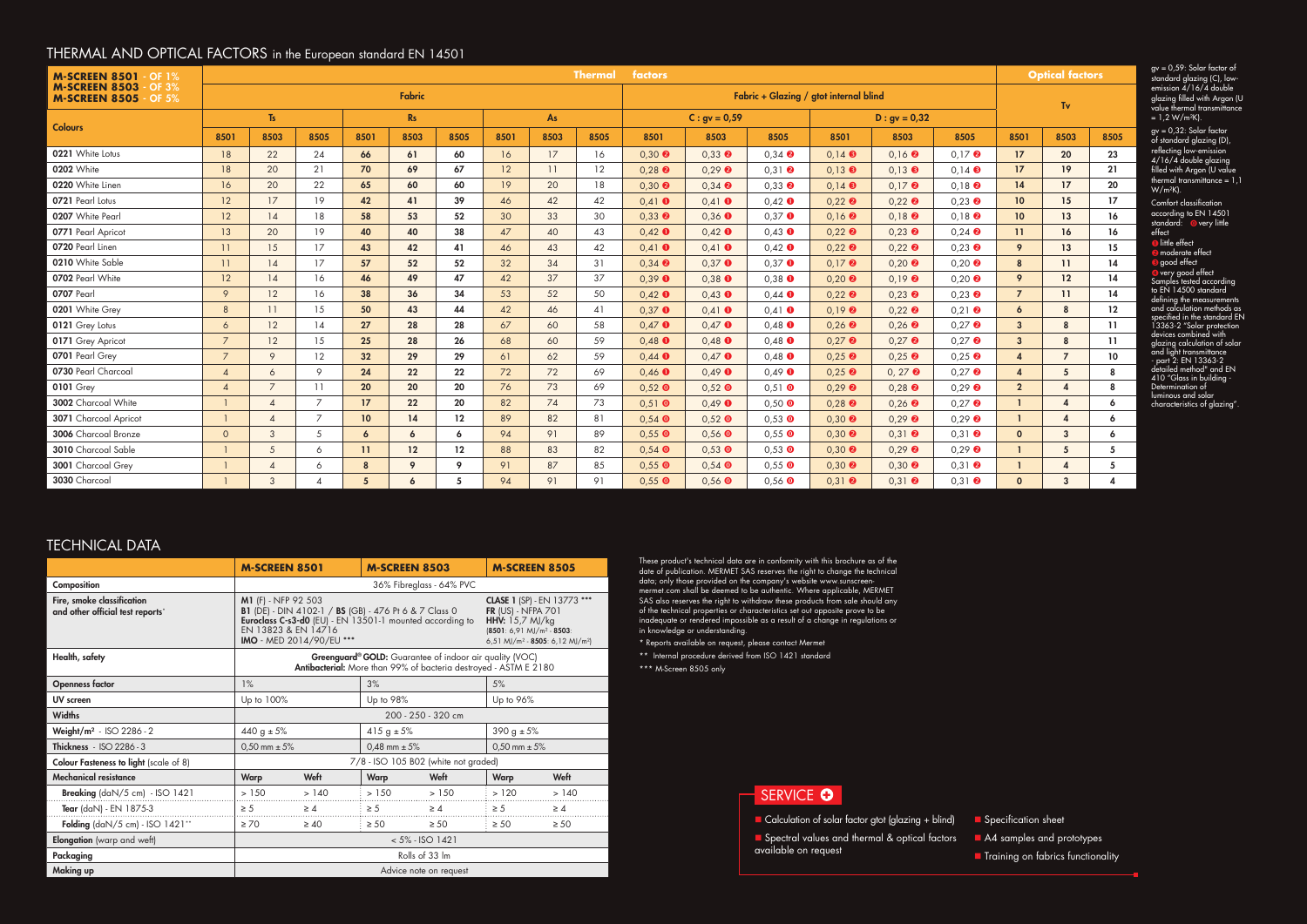## M-SCREEN 8505

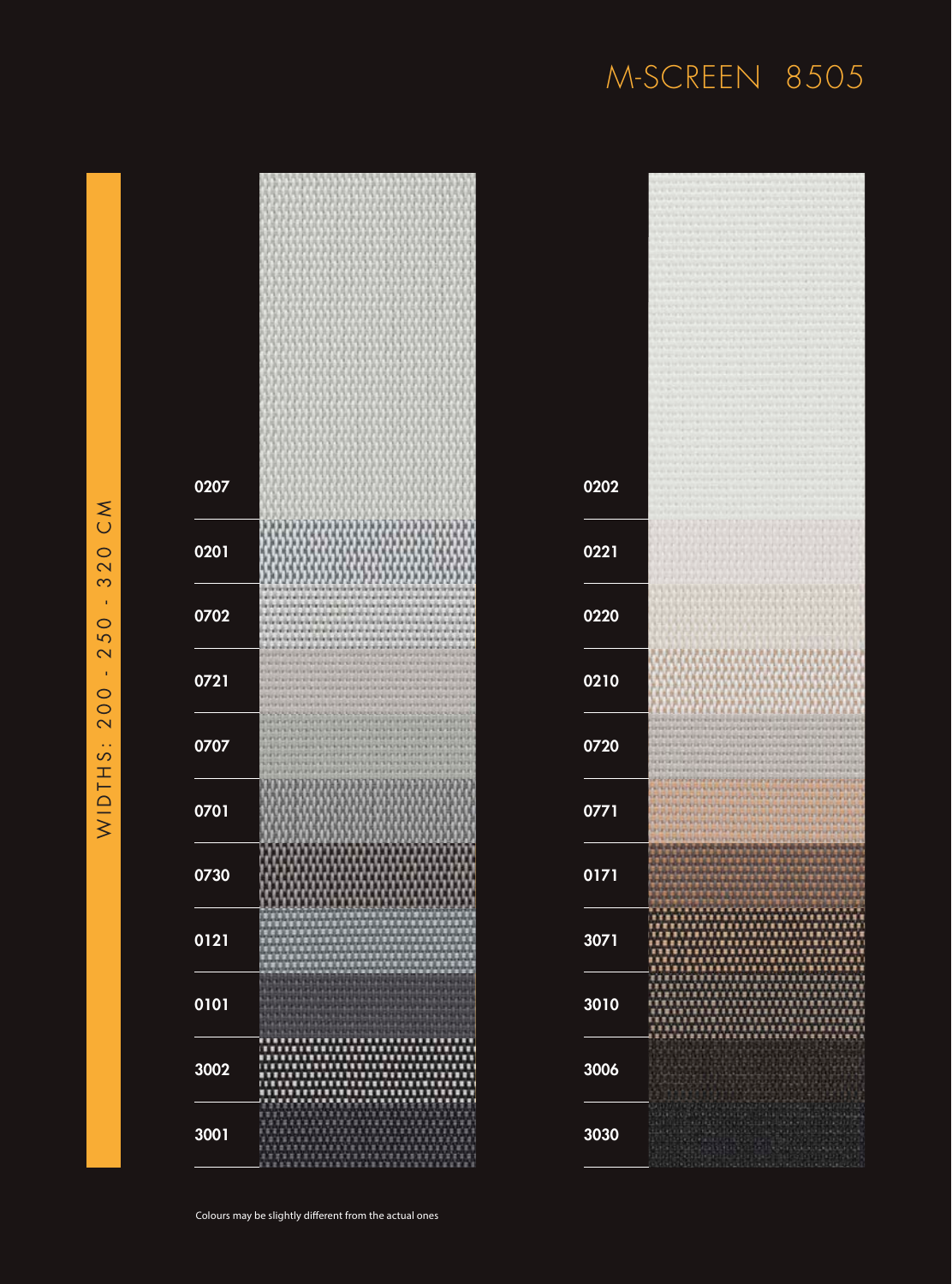